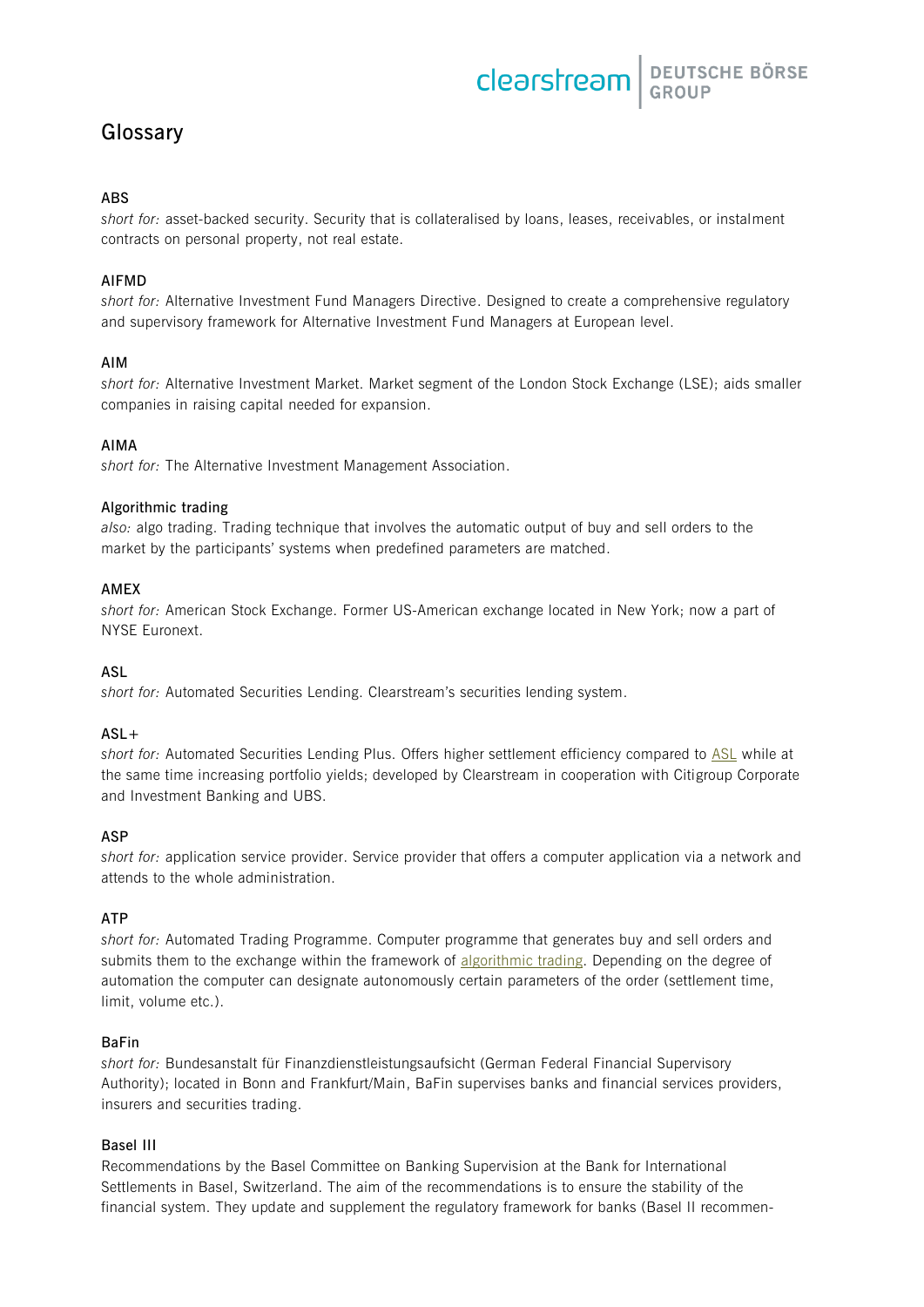dations) that were resolved in 2004, especially to eliminate weaknesses of the framework which got visible during the global financial and economic crisis.

## **BBA**

*short for:* British Bankers' Association. Locks up Libor, the reference interest rate for interbank trading.

## **BIS**

*short for:* Bank for International Settlements; based in Basel.

### **BM & FBOVESPA**

Brazilian stock and derivatives exchange, based in São Paulo; product of the 2008 merger of BM&F (Bolsa Mercadorias & Futuros) and Bovespa (Bolsa de Valores de São Paulo).

## **BRIC**

*short for:* Brazil, Russia, India and China. The so-called emerging markets showing fast development and rapid economic growth.

### **Bridge**

Electronic communications platform that facilitates the efficient settlement of securities transactions between counterparties at Clearstream Banking S.A., Luxembourg, and Euroclear Bank. Settlement of bridge transactions consist of the exchange of successive delivery and feedback files. The delivery files contain all delivery instructions from Clearstream to Euroclear participants that have been matched and for which there are sufficient holdings in the securities accounts of the delivering Clearstream customer (or the appropriate securities borrowing facilities in place). The feedback files indicate whether the proposed deliveries have been accepted or refused by Euroclear. When Clearstream receives the feedback files, it also receives Euroclear's delivery file. In the night-time processing cycle (Overnight Bridge), Clearstream and Euroclear exchange two successive delivery and feedback files, each delivery file being followed by a feedback file. The Automated Daytime Bridge enables the automatic settlement of securities transactions between Clearstream and Euroclear customers during the day as well, thus increasing the efficiency of the settlement process, especially same-day settlement.

## **BSE**

*short for:* Bombay Stock Exchange. Indian stock exchange located in Mumbai (formerly Bombay) that formed a long-term technology alliance with Eurex in March 2013. BSE will therefore convert its trading architecture to the Eurex system.

### <span id="page-1-0"></span>**BuBa**

*short for:* Deutsche Bundesbank. National central bank of the Federal Republic of Germany, based in Frankfurt/Main.

# **CBF**

*short for:* Clearstream Banking Frankfurt. Name registered with the commercial register: Clearstream Banking AG. Subsidiary of Clearstream International S.A., national central securities depository located in Frankfurt/Main, Germany. The abbreviation is normally only used internally.

## **CBL**

*short for:* Clearstream Banking Luxemburg. Name registered with the commercial register: Clearstream Banking S.A. Subsidiary of Clearstream International S.A., international central securities depository located in Luxembourg. The abbreviation is normally only used internally.

### **CBoT**

*short for:* Chicago Board of Trade. Derivatives exchange located in Chicago; has been a part of CME Group since 2007.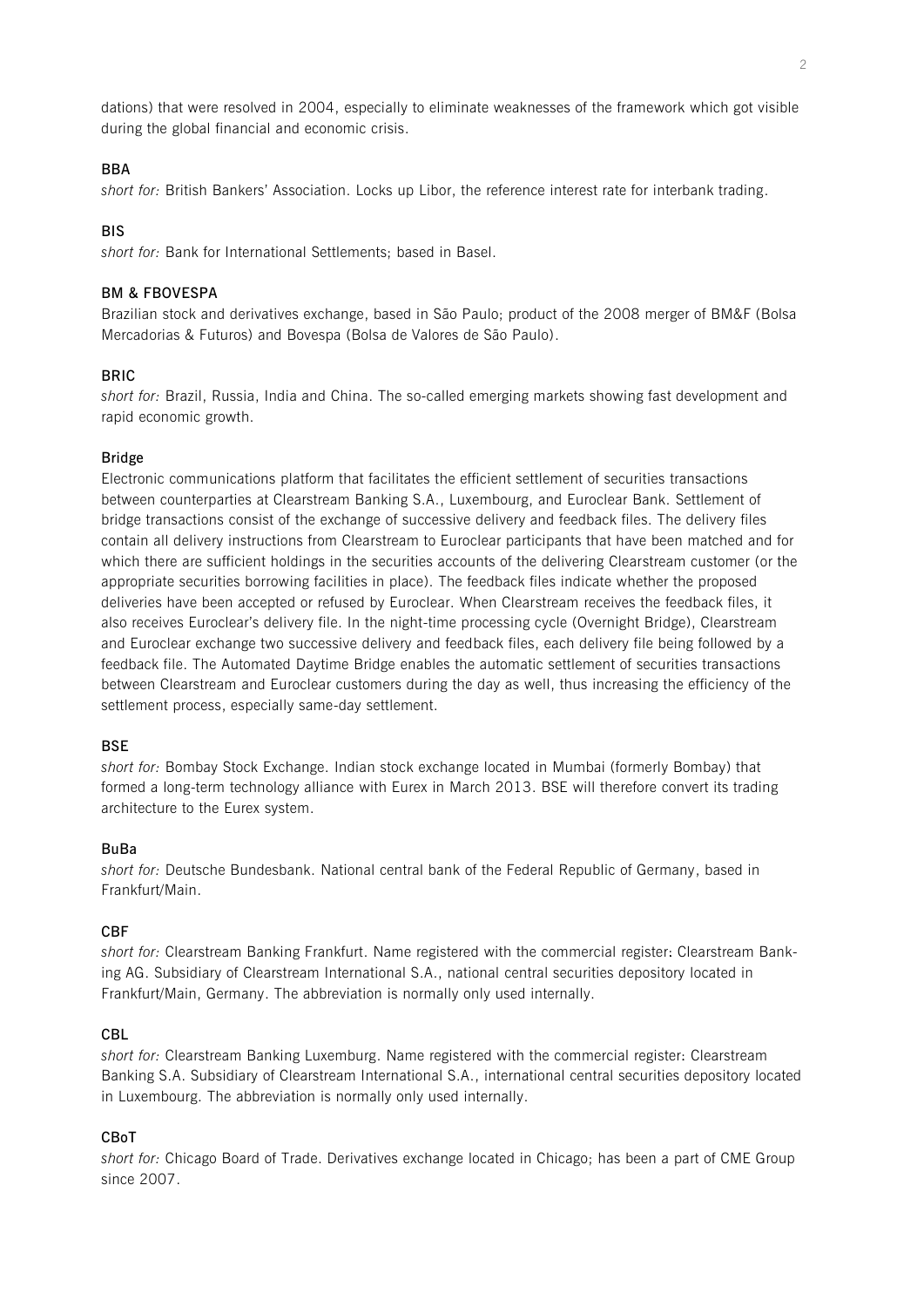## **CC&G**

*short for:* Cassa di Compensazione e Garanzia. Italian clearing house, domiciled in Rome; has been a part of LSE Group since 2007.

## <span id="page-2-0"></span>**CCP**

*short for:* Central Counterparty; also: clearing house. An institution that acts as a legal intermediary between the trading partners as a buyer or seller after a transaction has been completed, facilitating [\(netting\)](#page-12-0), minimising the default risk of a contracting party (margining and collateralisation), and carrying out all process steps necessary for [clearing.](#page-3-0)

# <span id="page-2-1"></span>**CDO**

*short for:* collateralised debt obligation. Security backed by a portfolio of different financial assets. In the case of CDOs, these are typically claims based on corporate loans or bonds. The heart of a CDO is the socalled special purpose vehicle (SPV). The SPV's aim is to invest in as diversified a pool of assets as possible, and to manage these assets. This investment requires capital which is generated by the SPV through the emission of a CDO (re-financing construct). Investors in CDOs demand interest and redemption payments from the SPV, which are in turn paid for out of the pool's cash flow. Therefore, interest and redemption payments are very dependent on the performance of the pool. Usually, different security offerings with different yield and risk structures are created from a debt portfolio. Therefore, redemption payments for these offerings vary in the event of a default of one of the portfolio's debtors. As securities, CDOs are distinct from [derivatives.](#page-5-0)

### **CDP**

*short for*: Carbon Disclosure Project. The Carbon Disclosure Project (CDP) is an independent, not-for-profit organisation which has the world's largest database of climate-relevant company information. It provides the data for the capital markets and the general public.

### **CDR**

*short for:* central data repository. [TR](#page-15-0)

### <span id="page-2-2"></span>**CDS**

*short for:* credit default swap. Separate asset class, which is part of the class of [OTC](#page-13-0) derivatives. A CDS is a contract to purchase a derivative with the aim of transferring the credit risk of the [underlying](#page-16-0) debt instrument**.**  The buyer of a CDS receives credit protection and is compensated by the CDS seller in the event of default. In return, the seller receives periodic payments from the CDS buyer.

#### **CeBM**

*short for:* central bank money.

### **CEF®**

Data stream provided by Deutsche Börse offering real-time data on international shares, futures and options contracts, bonds, [warrants,](#page-16-1) indices and exchange-traded index funds [\(ETFs\)](#page-7-0). End users of the data packages are, for example, investment consultants, fund managers, trading departments at banks, and private investors.

### **CESR**

*short for:* Committee of European Securities Regulators. Predecessor institution of the [ESMA.](#page-7-1)

## **Certificate**

Debt instrument of an issuer that securitises investors' participation in the price performance of certain securities or other financial instruments. The holder of a certificate participates in the price performance of an [underlying](#page-16-0) instrument. From a purely legal perspective, certificates are bonds and do not securitise any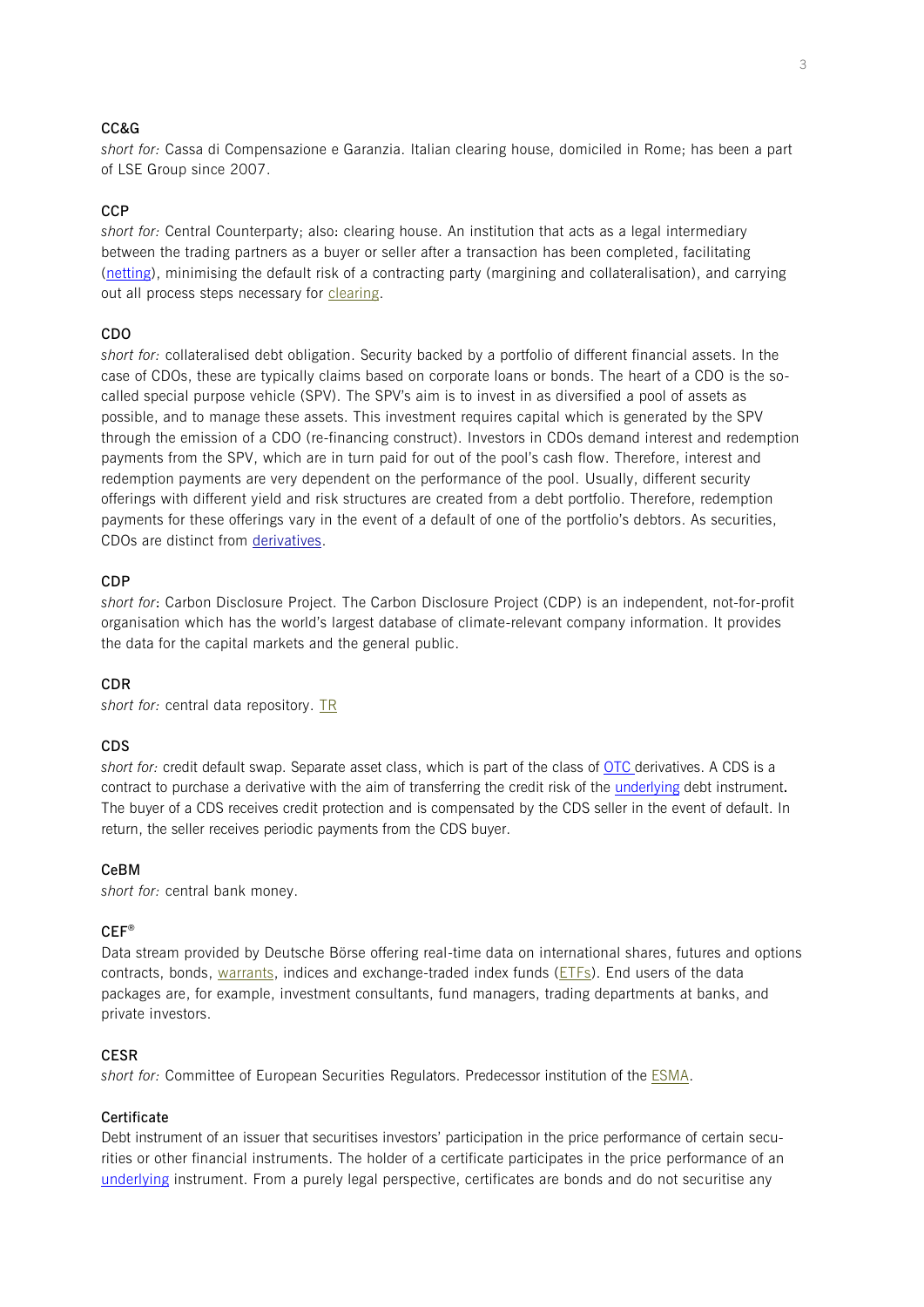ownership rights whatsoever in the company in question.

## **Cetip**

*short for:* Câmara de Custódia e Liquidação. Brazilian central securities depository [\(CSD\)](#page-4-0) and [OTC](#page-13-0) clearing house. In the context of [Liquidity Hub](#page-10-0) GO (Global Outsourcing), Cetip has been utilising Clearstream's collateral management system since 2011.

## **CFF®**

*short for:* Central Facility for Funds. Post-trade infrastructure designed to provide greater efficiency and cost-effectiveness in the settlement and custody process. CFF allows the synchronous exchange of cash and securities between fund distributors and transfer agents, thus enabling settlement standards to be adopted that have long been established for other asset classes.

## <span id="page-3-3"></span>**CFTC**

*short for*: Commodity Futures Trading Commission. Independent US authority that regulates the futures markets in the USA. The CFTC's "no-action letter" dated August 1999 allows Eurex to admit US participants and defines the range of products that can be traded in the US.

### **Chicago PMI**

*short for:* Chicago Purchasing Managers' Index; *also*: Composite Chicago Business Barometer. Indicator used for evaluating business activity in the USA; main indicator reported in the Chicago report, a monthly snapshot characterising US economic trends. In June 2011, Deutsche Börse acquired the assets of Kingsbury International, the original developer of the Chicago Business Barometer.

## <span id="page-3-0"></span>**Clearing**

The [netting](#page-12-0) of receivables and liabilities arising from securities and derivatives transactions; determination of the bilateral net debt of buyers and sellers.

#### **Clearing fund**

Serves to protect all clearing members. The fund services to protect against unusual price movements not covered by the [margin](#page-11-0) calculation in case of a member default. Each clearing member has to contribute to the clearing fund. The fund consists of clearing members' direct deposited capital (cash, securities) or of guarantees issued by third-party banks. It is used, up to a specific percentage, for securing the counterparty risk not covered by margin deposits.

### <span id="page-3-2"></span>**Clearing licence**

A clearing licence issued by the clearing house [\(CCP\)](#page-2-0) for each transaction type is required in order to be authorised to participate in the clearing of the relevant transactions. The clearing licence is only issued if all necessary requirements are met; these include regulatory requirements, an existing account infrastructure and collateral. By being granted a clearing licence, a company becomes a clearing member.

### **Clearstream**

A subsidiary of Deutsche Börse Group. Provides banking, settlement and custody services for the trading of fixed-interest securities, shares and investment funds for customers in more than 110 countries worldwide. With innovative collateral management services, Clearstream supports the financial services industry in using equity in the most efficient manner.

### <span id="page-3-1"></span>**ClearstreamXact**

Customer online web portal for customers to be able to manage their assets through Clearstream services and products.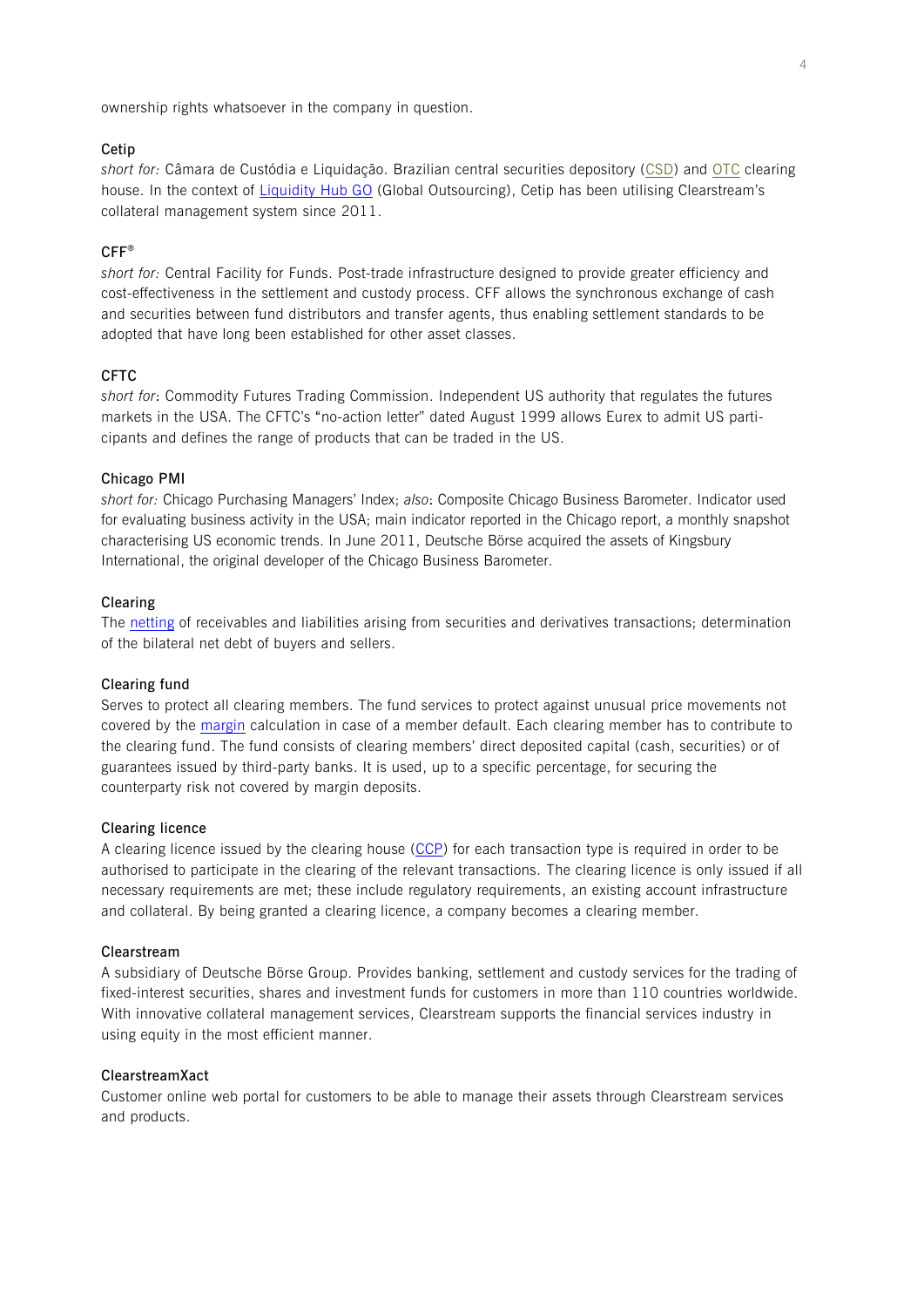# **CLO**

*short for:* collateralised loan obligation. A CLO is a special kind of [CDO](#page-2-1) that is backed by company loans and not, e.g. by bonds or derivatives.

# **CLS**

*short for:* continuous linked settlement. An instrument for immediate and irreversible settlement of foreign exchange transactions based on the principle "payment against payment". CLS was introduced by a group of important derivatives market participants to solve the problem of [counterparty](#page-4-1) risk.

### **CMDX**

The electronic trading and migration platform of the CME Group for credit default swaps [\(CDS\)](#page-2-2).

### **CoC**

*short for:* European Code of Conduct for Clearing and Settlement of Cash Equities. The code is a market initiative launched by the exchange and post-trade sector in order to create a consistent, uniform and costefficient European framework for the trading, [clearing,](#page-3-0) [settlement](#page-14-0) and [custody](#page-5-1) of cash equities.

### <span id="page-4-2"></span>**Collateral management**

Collateral comprises assets given as a guarantee by a borrower (collateral provider) to secure a loan or other financial exposures and which are subject to utilisation by the lender (collateral taker) in the event of default. Collateral management encompasses the administration and [custody](#page-5-1) of deposited collateral to cover financial exposures, for example resulting from [securities](#page-14-1) lending transactions or derivatives transactions.

#### **Commercial paper**

A debt security traded on the money market that has a short or medium term (mostly less than one year) and is issued by issuers with a high credit rating to finance their short-term capital requirements.

#### **Connectivity**

Clearstream has a suite of applications designed to provide customers with the solutions for efficient transaction management and reporting. The connectivity suite includes [ClearstreamXact](#page-3-1) – a user-to-application connectivity tool, CreationConnect – a suite of tools for monitoring and intervening in payment, custody and securities orders; [Vestima,](#page-16-2) and tools for CSD connectivity.

## **Counterparty**

The opposite party to a financial transaction. Normally, the counterparty of the buyer of a contract is the seller of that contract. In the case of securities cleared by a [CCP,](#page-2-0) the clearing house (e.g. Eurex Clearing AG) acts as the central counterparty to each party of a transaction, thereby removing [counterparty](#page-4-1) risk from the members.

#### <span id="page-4-1"></span>**Counterparty risk**

*also:* counterparty default risk. The risk that a counterparty in a securities transaction will default and thus become unable to fulfil any or part of its contractual obligations.

### <span id="page-4-0"></span>**CSD**

*short for:* central securities depository. For example, Clearstream Banking AG, Frankfurt, acts as the officially recognised German bank for the central depository of securities under the Depotgesetz (the German Securities Deposit Act), among other things. In this function, it offers a wide range of post-trade services relating to securities issued in Germany and other countries, both as a CSD for securities eligible for collective safe custody and as a custodian for other securities.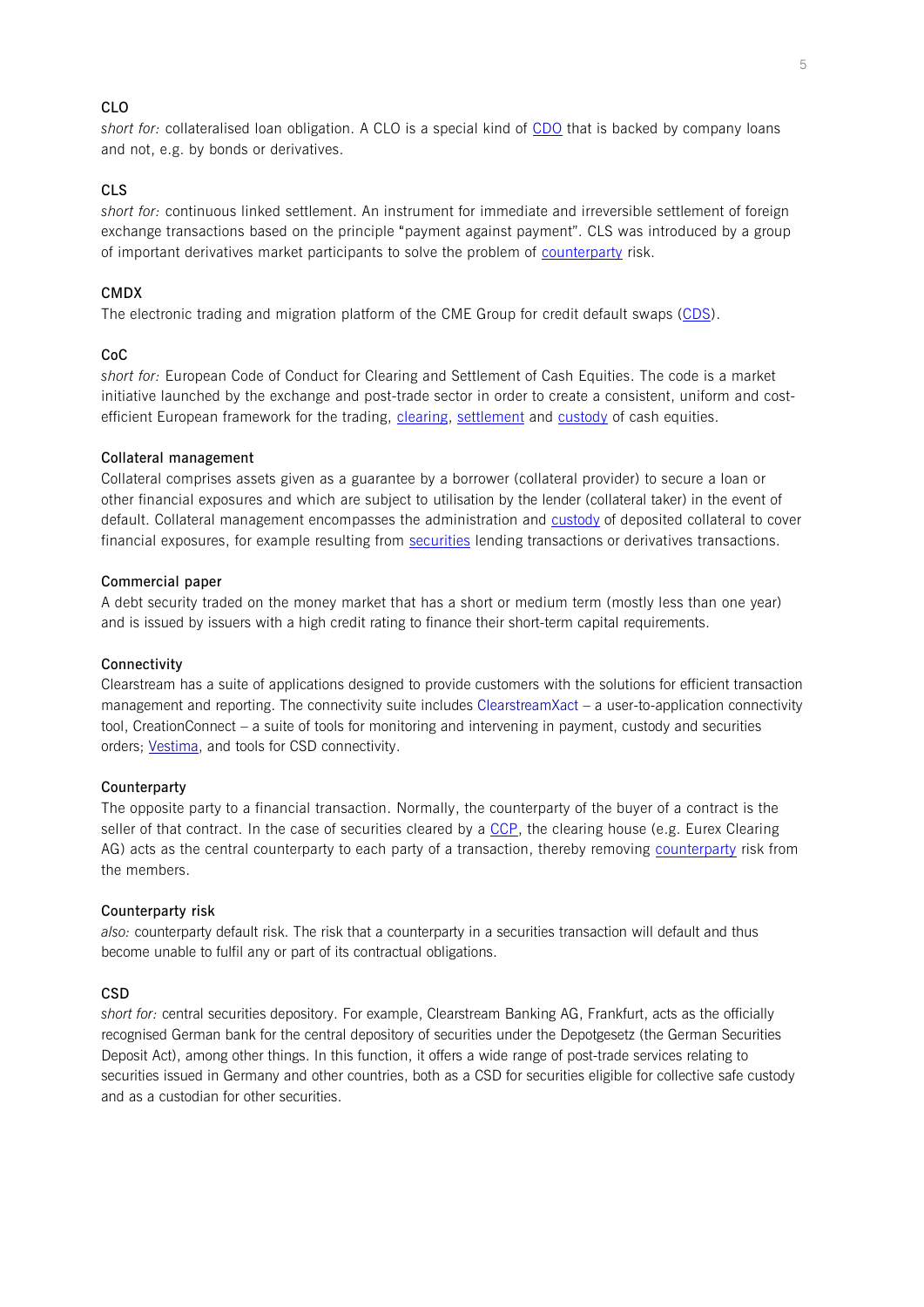## **CSDR**

*short for:* Central Securities Depositories Regulation. Designed to harmonise the European [CSD](#page-4-0) legal framework, structure and services. It aims to introduce overall post-trade market discipline. It's impact will be widespread, as it will complement [MIFID](#page-11-1) and [EMIR.](#page-6-0)

### <span id="page-5-1"></span>**Custody**

The safekeeping and administration of securities for others. A custody account (similar to an account for money transactions) is established for each customer. The account information includes details of the types, nominal values or quantities, volumes, etc. of the securities held, as well as the name and address of the account holder.

## **DCF**

*short for:* discounted cash flow. Method of valuing a company based on the actuarial concept of discounting a company's cash flows in order to determine its net present value (NPV); examples: German income approach, free cash flow method.

## <span id="page-5-4"></span>**DCM**

*short for*: direct clearing member. For example, a Eurex participant who satisfies the capital requirements of Eurex Clearing AG and who has applied for, and been granted, a licence to clear derivatives traded on Eurex Exchange. A DCM may clear its own transactions and those of its customers, as well as those of 100 per cent affiliated group companies that do not hold a [clearing](#page-3-2) licence.

### **DCO**

*short for:* Derivatives Clearing Organization. Regulatory status in the USA: a clearing house [\(CCP\)](#page-2-0) that has been licenced by the [CFTC](#page-3-3) for futures and [swaps.](#page-15-1) Eurex Clearing AG does not have this status.

## **Dematerialised**

Securities held on an institution's books in electronic form, without any registered certificates issued.

### <span id="page-5-0"></span>**Derivative**

Highly liquid standardised financial instrument derived from another instrument, the underlying (e.g. an equity, an index, a currency, or a commodity).

## **DS**

*short for:* Designated Sponsor. Bank or financial services provider that furnishes binding bid and ask quotes for a particular security in the order book, either upon request or at their own initiative, thus enhancing the liquidity of the securities they support.

### <span id="page-5-3"></span>**DVP**

*short for:* delivery versus payment. A transfer system, where a link is established between a securities transfer system and a funds transfer system that ensures delivery occurs only as and when payment occurs.

## **DTCC**

<span id="page-5-2"></span>*short for:* Depository Trust and Clearing Corporation. US-American provider of [clearing](#page-3-0) and [settlement](#page-14-0) services for cash market transactions. The EPIM system (European Pre-Issuance Messaging) is operated jointly by Clearstream and DTCC. EPIM serves as a standardised messaging system for the Euro commercial paper (ECP) market, enabling dealers, issuers, paying agents and national numbering agencies to quickly exchange issuing information and receive ISINs from the clearing systems. In 2011, DTCC and Clearstream set up a strategic partnership in order to strengthen the markets for bilateral and syndicated loans.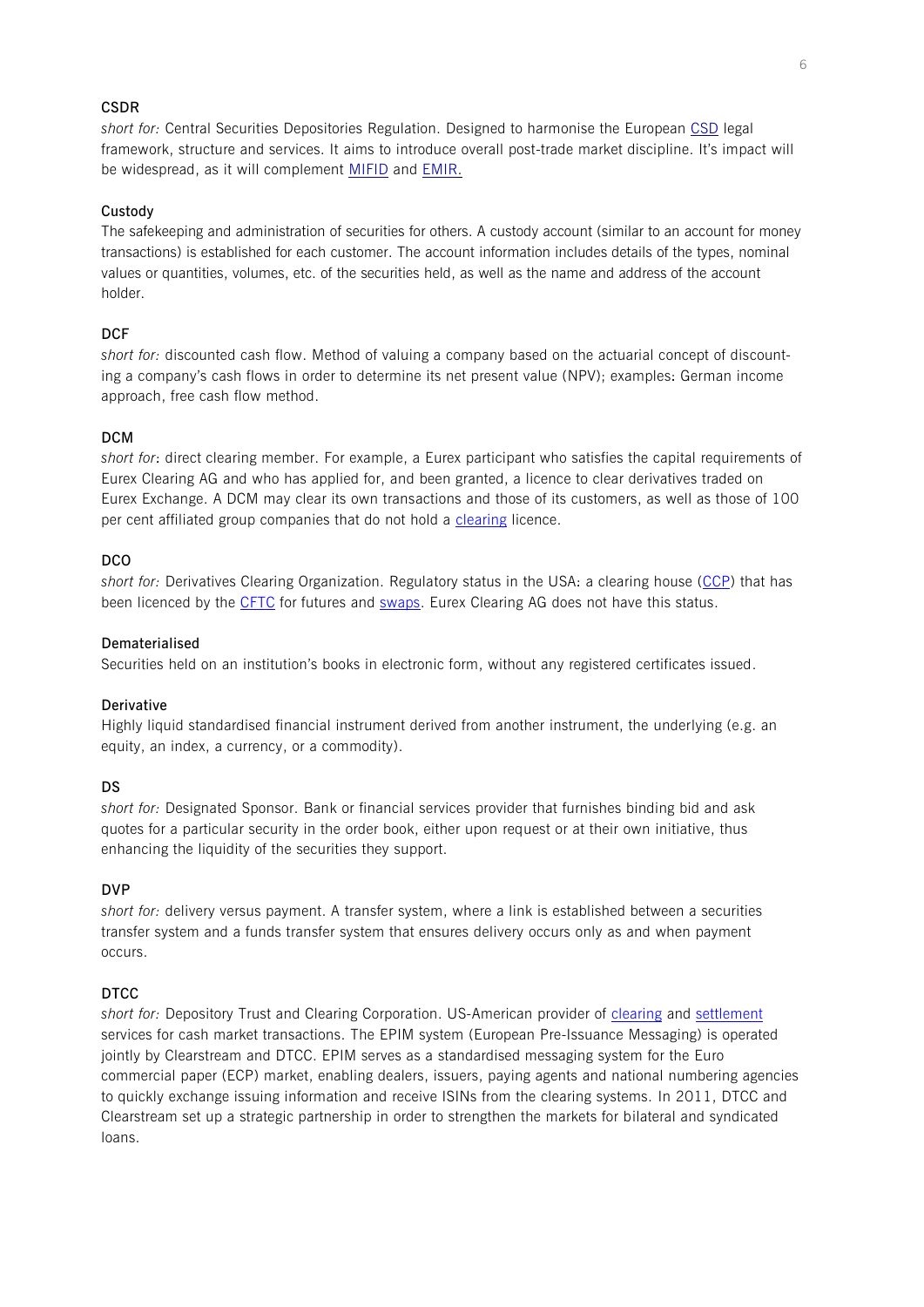## **EBA**

*short for:* European Banking Authority, in London. Has the aim of creating a common legal framework for the national banking supervisory authorities. Like the **ESMA**, it is part of the new European System of Financial Supervision [\(ESFS\)](#page-6-1).

# **Ecofin (EcoFin, ECOFIN)**

*short for:* Economic and Financial Committee. Body of the Council of the European Union. The Committee is composed of senior officials from national administrations and central banks, the ECB and the Commission. It influences EU policy in various areas (e.g. coordination of economic and fiscal policy, supervision of the budget and public finance policies of the member states, the financial markets and capital transactions). Each year, it prepares and adopts the annual EU budget together with the European Parliament.

## **ECON**

*short for:* Economic and Monetary Affairs Committee. Committee of the European Parliament chaired by Sharon Bowles (ELDR), the responsible EU Commissioner is Joaquín Almunia. It has responsibility for such matters as economic and monetary policies, free movement of capital, taxation and competition policies, and the maintenance of relations with the relevant organisations and institutions as well as the regulation and supervision of financial institutions and markets.

## **ECSDA**

*short for:* European Central Securities Depositories Association. Clearstream International S.A. and Clearstream Banking AG are members of this trade association of 41 CSDs in 37 European countries.

# **ECX**

*short for:* European Climate Exchange. Biggest European market place for energy and energy-related products, located in London; has been a part of [ICE](#page-9-0) since 2010.

### **EEX**

*short for*: European Energy Exchange AG, a company of Deutsche Börse Group. European power exchange based in Leipzig, Germany; preceding companies were LPX Leipzig Power Exchange, based in Leipzig, Germany and European Energy Exchange, based in Frankfurt, Germany, that merged in 2002.

## **EMCF**

*short for:* European Multilateral Clearing Facility. European [CCP](#page-2-0) based in Amsterdam which offers clearing services for various **MTFs**. EMCF was originally founded by Fortis Bank; today, more than 75 per cent of its shares are held by ABN AMRO Clearing Bank N.V.

## <span id="page-6-0"></span>**EMIR**

*short for:* European Market Infrastructure Regulation. EMIR regulates OTC derivatives, central counterparties [\(CCPs\)](#page-2-0) and trade repositories [\(TR\)](#page-15-0); it aims to improve security and integrity within the OTC derivatives market by promoting transparency and reducing risk. Among other things, the regulation wants to achieve this by introducing a [clearing](#page-3-0) obligation for eligible OTC derivatives, measures to reduce counterparty credit risk and operational risk for OTC derivatives not cleared via CCPs, as well as disclosure requirements for all derivatives. It also establishes general requirements for CCPs and trade repositories.

## **EMX**

The EMX Message System is the Euroclear owned UK-based electronic funds messaging platform.

## <span id="page-6-1"></span>**ESFS**

*short for:* European System of Financial Supervision. System of authorities and committees of the European Union concerned with the supervision of financial markets, which became operational on 1 January 2011. The most important authorities of the ESFS are the European Supervisory Authorities (ESA), i.e. the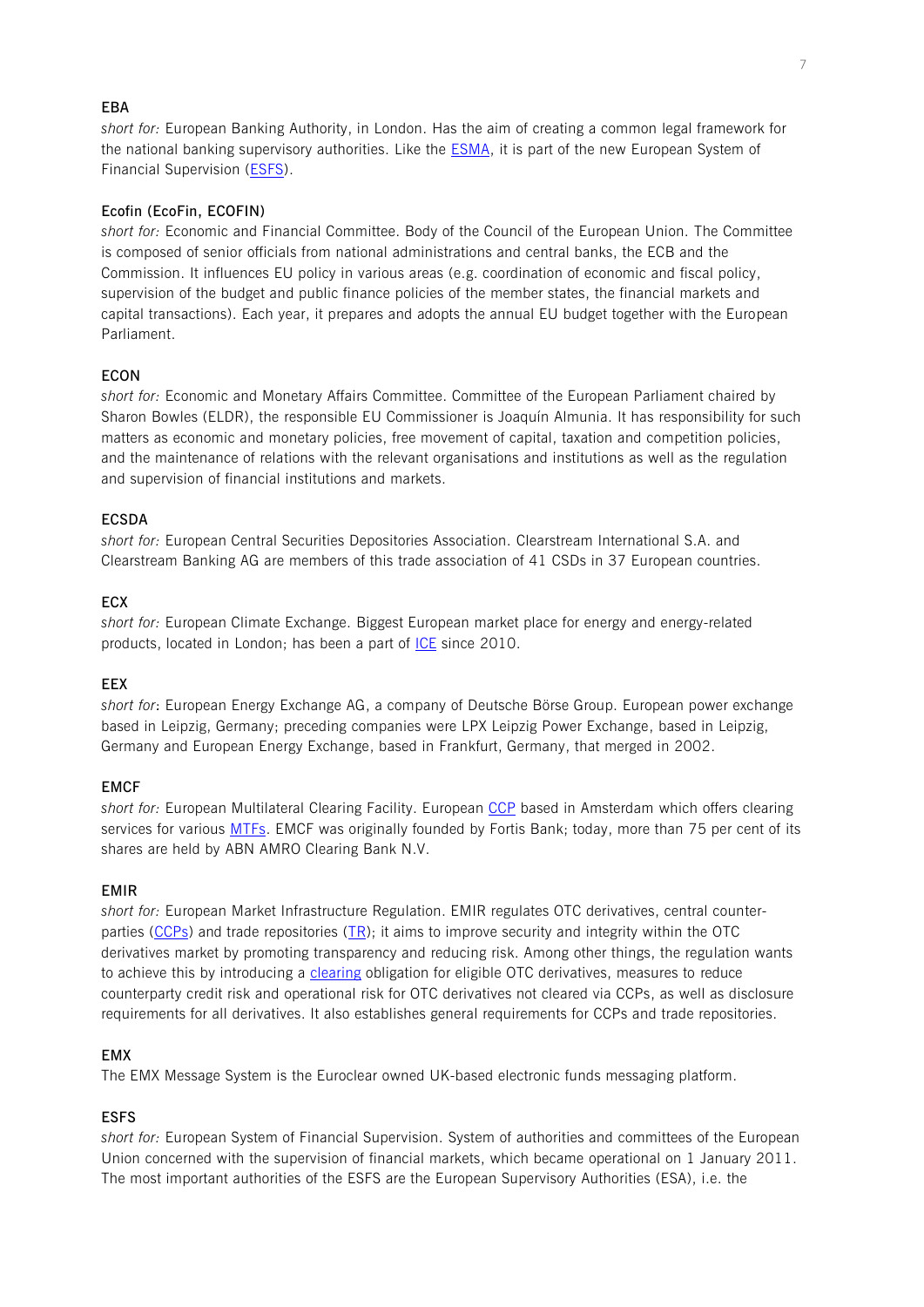European Banking Authority [\(EBA\)](#page-5-2), the European Insurance and Occupational Pensions Authority (EIOPA), and the European Securities and Markets Authority [\(ESMA\)](#page-7-1).

### <span id="page-7-1"></span>**ESMA**

*short for:* European Securities and Markets Authority, located in Paris. Has the aim of creating a uniform legal framework for the national banking supervisory authorities. Like **EBA**, it is part of the new European System of Financial Supervision [\(ESFS\)](#page-6-1).

## <span id="page-7-2"></span>**ETC**

*short for:* exchange-traded commodity. Security on individual commodities or commodity baskets that can be traded on-exchange in the same way as a share via the [Xetra](#page-16-3)® trading system. Unlike [ETFs,](#page-7-0) ETCs are perpetual debt instruments that are secured by the respective commodities.

## <span id="page-7-0"></span>**ETF**

*short for:* exchange-traded fund. Mutual fund within definite maturity whose shares can be bought or sold in continuous trading on the exchange. It tracks the performance of the index on which it is based.

### **ETN**

*short for:* exchange-traded note. ETNs are exchange-traded bonds that track the performance of specific market indicators. Examples include volatility indices, foreign currencies, or equity indices. In contrast to [ETCs,](#page-7-2) ETNs track the performance of indices outside of the commodities sector.

### **EUA**

*short for:* EU allowance. Trading unit under the EU ETS. Each EUA is an entitlement to emit one tonne of  $CO_2$ -equivalent gas. Companies participating in the EU emission trading scheme (such as energy utilities) are required to surrender emission rights equivalent to their annual greenhouse gas emissions. Companies may sell excess emission rights, for example if they have reduced  $CO<sub>2</sub>$  emissions as a result of technical upgrades to production facilities.

### <span id="page-7-4"></span>**Eurex**

Eurex Group is a combination of six financial companies, providing numerous products for pre- and postservicing trading. The companies are Eurex Exchange – a global derivatives exchange, International Securities Exchange – equity options exchanges, Eurex Energy Exchange – energy exchange, Eurex Clearing – a global [CCP,](#page-2-0) Eurex Bonds – an electronic trading system for off-exchange, and Eurex Repo – electronic market for secured funding and financing.

### **Eurex Bonds®**

Private law joint venture and [MTF;](#page-12-1) a company of Deutsche Börse Group. Eurex Bonds GmbH was founded in 2000 as a joint initiative of Eurex Frankfurt AG and leading financial institutions; it operates and electronic platform for bond and basis trading. Eurex Clearing AG acts as the central counterparty [\(CCP\)](#page-2-0) for transactions on the electronic Eurex Bonds® platform.

### <span id="page-7-5"></span>**Eurex Repo®**

Electronic platform for general collateral [\(GC Pooling®\)](#page-9-1) and [repo](#page-13-1) trading with Eurex Clearing AG as the central counterparty ( [CCP\)](#page-2-0). Eurex Repo GmbH was founded in 2001 and is part of Deutsche Börse Group.

### **Eurobond**

Various kinds of bearer bonds issued on the Euro markets that are listed in a currency other than the respective national currency of the country in which the bond was issued, e.g. euro yen or euro dollar.

# <span id="page-7-3"></span>**FATCA**

*short for*: The US Foreign Account Tax Compliance Act; it provides a mechanism for obtaining additional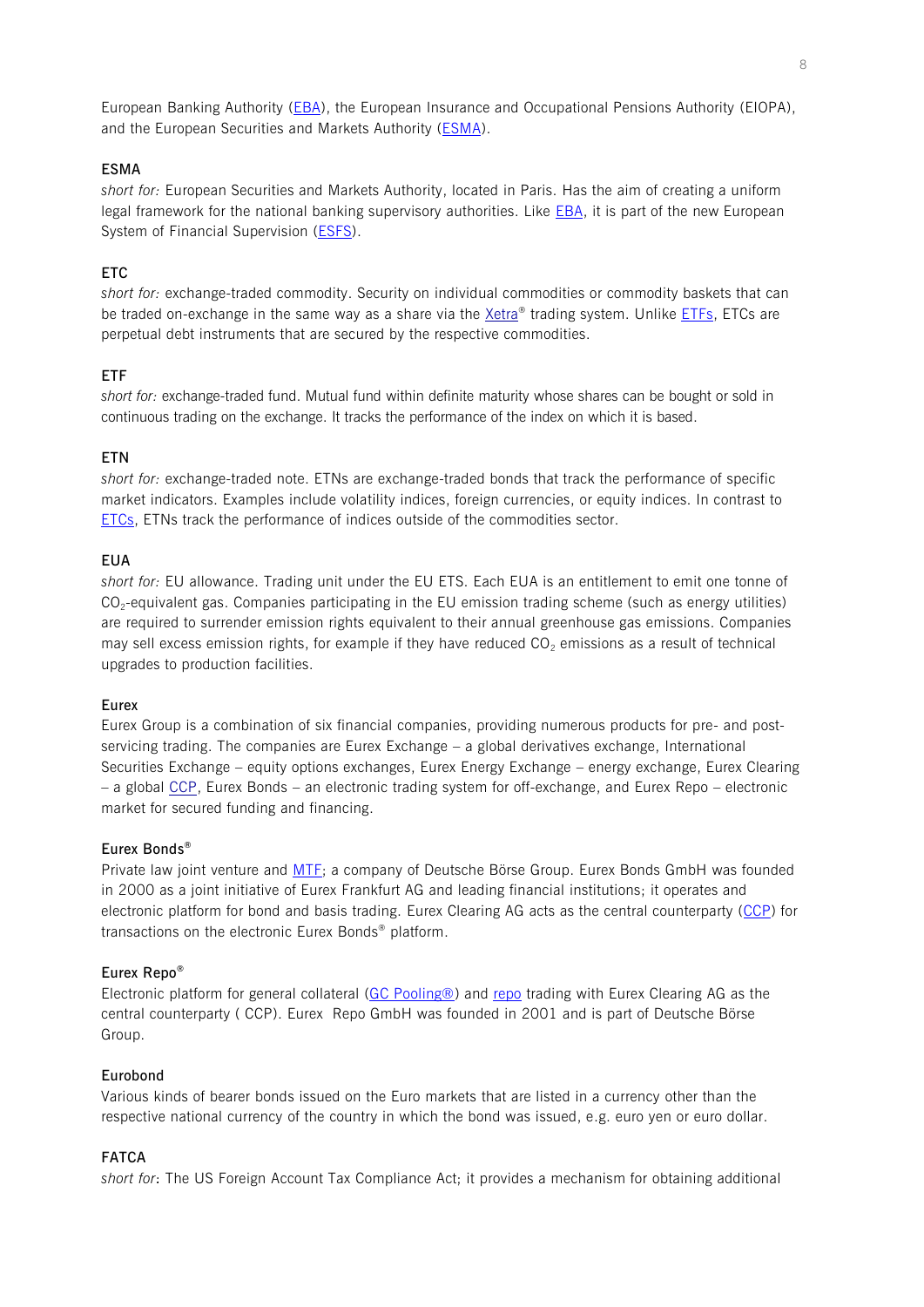information reporting with respect to foreign accounts held by US persons. With the new reporting regulation, the US tax authority (Internal Revenue Service, IRS) has an increased ability to detect US tax evaders depositing their money in foreign accounts and investments.

# **FCA**

*short for:* Financial Conduct Authority. British institution responsible for business and market conduct. Together with the Prudential Regulation Authority [\(PRA\)](#page-13-2) one of the two bodies taking over the responsibilities of the former Financial Services Authority [\(FSA\)](#page-8-0).

# **FIA**

*short for:* Futures Industry Association. Trade association in the US mainly composed of brokerage firms in the futures industry.

## <span id="page-8-1"></span>**FOP**

*short for:* free of payment. A delivery of securities which is not linked to a corresponding transfer of funds, unlike [DVP.](#page-5-3)

## **FPC**

*short for:* Financial Policy Committee. British successor institution of the [FSA.](#page-8-0) Charged with a primary objective of identifying, monitoring and taking action to remove or reduce systemic risks with a view to protecting and enhancing the resilience of the UK financial system. The FPC's secondary objective is to support the economic policy of the British Government.

## <span id="page-8-0"></span>**FSA**

*short for:* Financial Services Authority. Former independent non-governmental body in the UK. The Financial Services Act (2012) has created an independent Financial Policy Committee [\(FPC\)](#page-8-1) at the Bank of England and the FSA ceased to exist with its responsibilities transferred to two new bodies with effect as from 1 April 2013: the Prudential Regulation Authority [\(PRA\)](#page-13-2) and the Financial Conduct Authority [\(FCA\)](#page-7-3).

## **FSB**

*short for:* Financial Stability Board. The FSB has been established to coordinate at the international level the work of national financial authorities and international standard setting bodies and to develop and promote the implementation of effective regulatory, supervisory and other financial sector policies. It brings together national authorities responsible for financial stability in significant international financial centres, international financial institutions, sector-specific international groupings of regulators and supervisors, and committees of central bank experts.

### **FTT**

*short for:* Financial Transaction Tax. "The FTT" often refers to a specific European Commission proposal for the introduction of taxes on various financial transactions.

## **Future**

Standardised, exchange-traded derivatives contract in which sellers agree to deliver, and buyers agree to purchase, a certain quantity of an underlying at a predetermined price.

### **Fungible**

Securities that are not attached to an owner but held in a common pool by the [CSD](#page-4-0) or another financial intermediary. Client has a number of dematerialised or physical securities held on the account, but does not own specific securities.

## <span id="page-8-2"></span>**FWB®**

Trademark of Frankfurter Wertpapierbörse (the Frankfurt Stock Exchange). Institution under public law with partial legal capacity based in Frankfurt/Main. Administrative and operating bodies according to section 5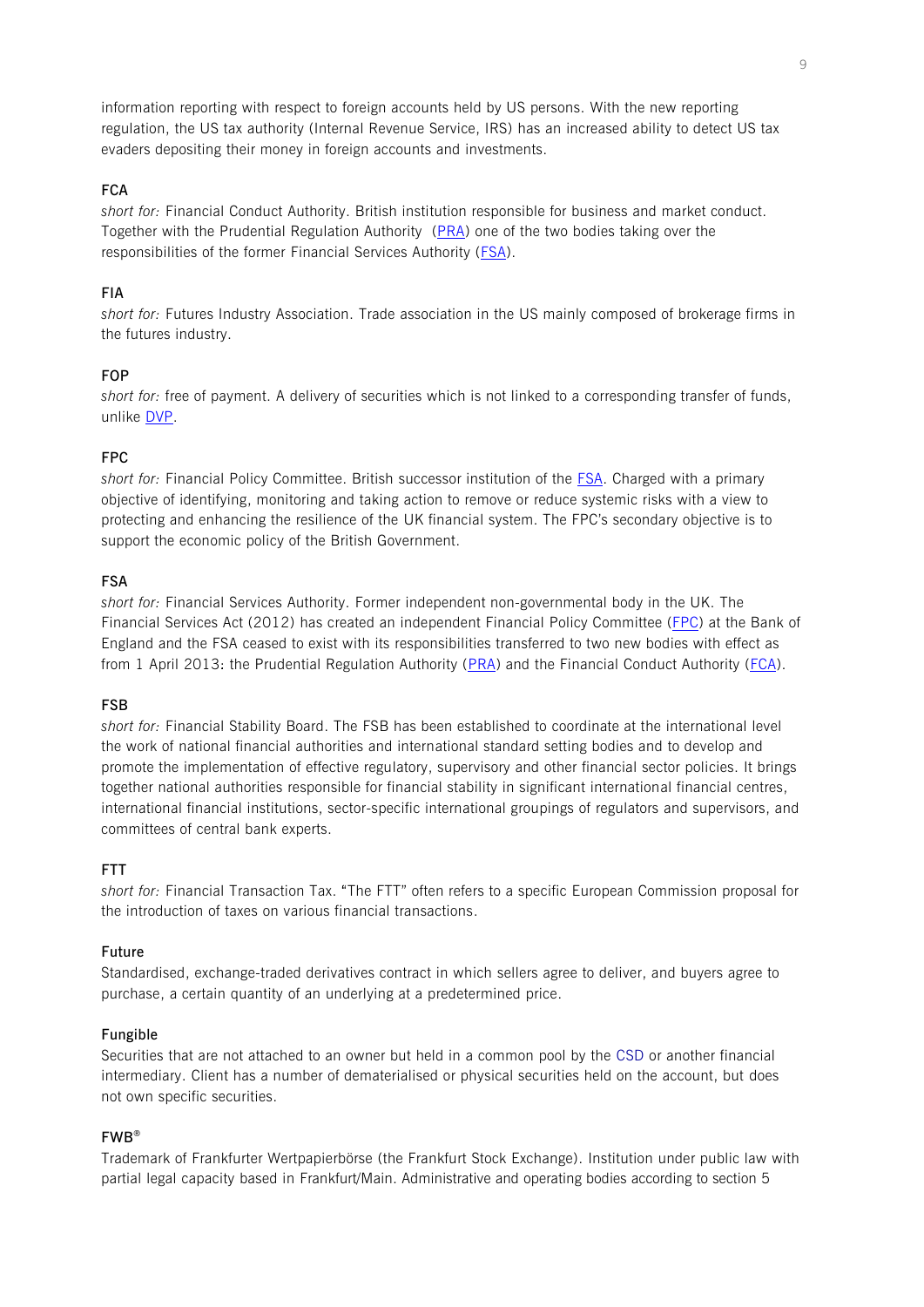Börsengesetz (BörsG, German Exchange Act) are Deutsche Börse AG and Scoach Europa AG. The two companies administer and operate FWB by providing the exchange with financial and human resources as well as with facilities.

# **FX**

*short for:* Foreign Exchange*.*

# <span id="page-9-3"></span>**GCM**

short for: general clearing member. A **Eurex** participant who satisfies the capital requirements of [Eurex](#page-7-4) Clearing AG and who has applied for, and been granted, a licence to clear derivatives traded on [Eurex.](#page-7-4) A GCM may clear its own transactions, those of its customers, and those of market participants who do not hold a [clearing](#page-3-2) licence (non-clearing members).

# <span id="page-9-1"></span>**GC Pooling®**

Product segment developed by [Eurex Repo](#page-7-5) and Clearstream that is tailored to meet the needs of short-term collateralised money market trading and offers collateralised short-term financing and efficient collateral management.

# **GRI**

*short for:* Global Reporting Initiative. Independent not-for-profit organisation that publishes guidelines for creating sustainability reports in cooperation with the United Nations Environment Programme (UNEP). Transparency is the basis of reporting in accordance with the GRI, which aims to ensure that sustainability reports are standardised and comparable.

# <span id="page-9-2"></span>**GSF**

*short for:* Global Securities Financing. Business area within Deutsche Börse Group's Clearstream segment that comprises automated [securities lending](#page-14-1) services and [collateral management](#page-4-2) in [tripartite repo](#page-15-2) transactions.

# **HFT**

*short for:* High-frequency trading. Form of [algorithmic](#page-0-1) trading. During high-frequency trading, orders for the purchase and sale of financial instruments are determined through the use of high-frequency algorithmic trading strategies and are rapidly transmitted to a trading venue. High-frequency traders trade for their own account and place a high number of intraday orders, quotes etc.

# <span id="page-9-0"></span>**ICE**

*short for:* Intercontinental Exchange. Marketplace organiser, based in Atlanta, USA, specialising in electronic trading of options and futures on electricity, energy and agricultural commodities as well as emissions.

# <span id="page-9-4"></span>**ICSD**

*short for:* international central securities depository. Within Deutsche Börse Group, Clearstream Banking S.A., Luxembourg, covers the tasks of an ICSD; it serves the global securities industry by settling trades and offering administration and [custody](#page-5-1) services for international securities. In addition, Clearstream offers value-added services such as [GSF.](#page-9-2)

# **IDB**

*short for*: inter-dealer broker. Company that acts as an intermediary for large dealers, primarily in the area of fixed-income securities or OTC derivatives (e.g. Icap).

# **IFRS**

*short for:* International Financial Reporting Standards. International accounting standards, issued by the International Accounting Standards Board (IASB). The application of the IFRSs aims to ensure comparability of financial figures in corporate reports.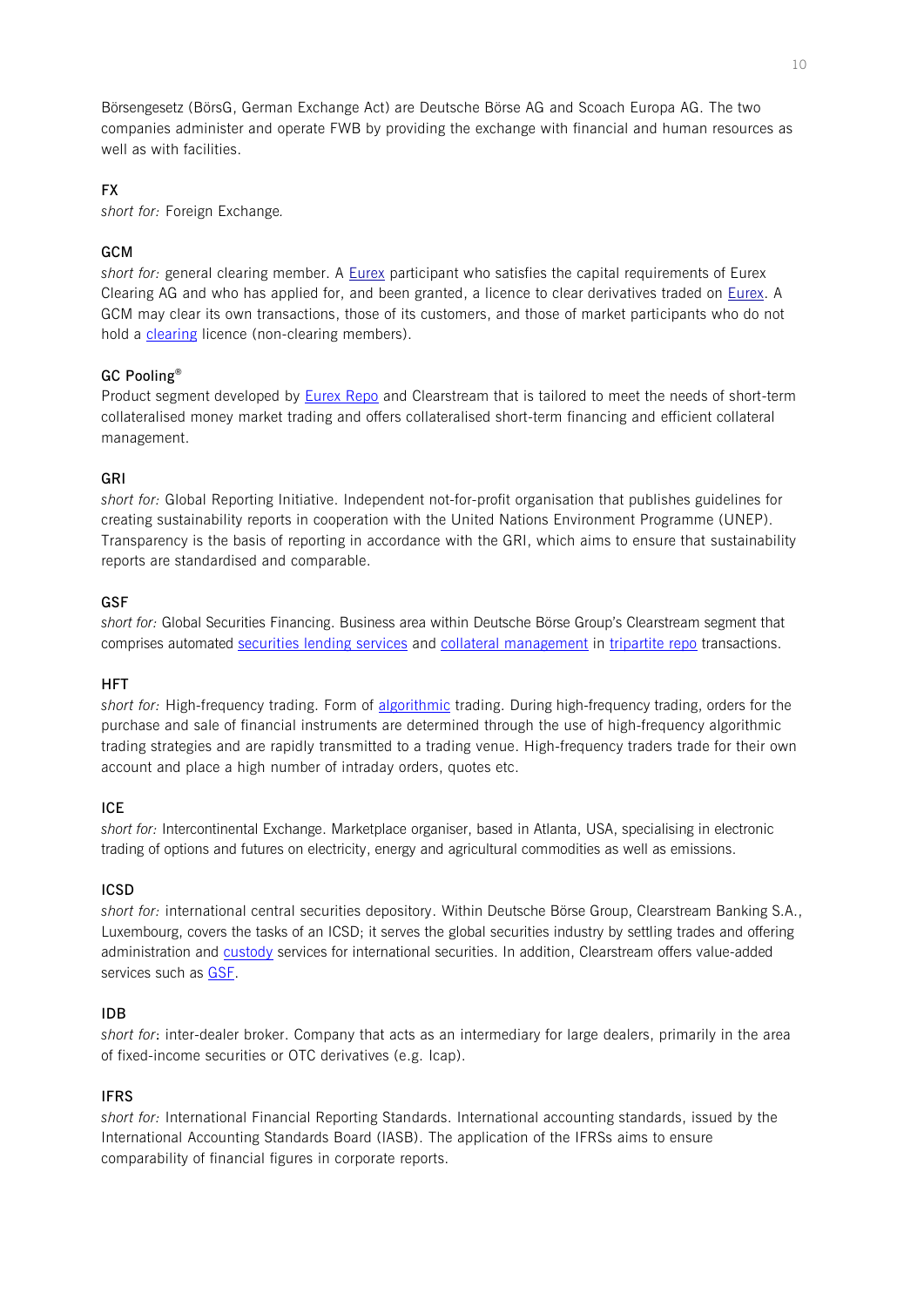# <span id="page-10-3"></span>**IFS**

*short for:* Investment Funds Services. Service offering by Clearstream, automating the international market distribution of investment funds and related post-trade processes. This includes e.g. order routing, centralised [settlement](#page-14-0) [\(delivery vs. payment\)](#page-5-3) and portfolio reporting. The entire range of fund types (public investment funds, [ETFs](#page-7-0) and hedge funds) is covered. The abbreviation is normally only used internally.

## <span id="page-10-4"></span>**Implicit transaction costs**

Indirect costs in securities trading. Unlike explicit transaction costs (such as charges for trading, [clearing](#page-3-0) and [settlement,](#page-14-0) as well as commissions and taxes), these are mainly costs ensuing from the spread between the actual buy or sell price and the valuation of a share's market value at the time the order was placed. As a general rule, the more liquid a marketplace, the lower the implicit costs will be.

## **Index regulation**

In view of the Libor scandal, the European Commission strives to regulate the production, sale and use of (financial) indices. However, as the first draft of the regulation is not expected before June 2013, the actual scope of the project is still fairly uncertain. In addition, the [ESMA](#page-7-1) and the [IOSCO](#page-10-1) are currently developing nonbinding principles on the use of (financial) indices.

## **Interoperability**

A business relationship between service providers, based on technical compatibility and subject to commercial agreements. Opposite to a 'silo' structure.

## **INVESTRO**

INVESTRO is the funds settlement system for the German domestic market based upon XONTRO. Using INVESTRO, BrainTrade Gesellschaft für Börsensysteme mbH has extended the application realm of their core product XONTRO, the German domestic order routing, trading and settlement system.

## <span id="page-10-1"></span>**IOSCO**

*short for:* International Organization of Securities Commissions, located in Madrid. The organisation develops and implements internationally recognised standards for securities regulation. Over 120 securities regulators and 80 other securities markets participants, including stock exchanges, are among the members of IOSCO.

## **IPO**

*short for:* Initial Public Offering. An IPO marks the time when a company first offers its shares for sale to the general public and launches them on the stock market.

## **ISDA**

*short for:* International Swaps & Derivatives Association. Important advocacy group for banks acting on the [OTC](#page-13-0) markets; currently in the process of developing and finalising standard clearing documentation for OTC transactions, jointly with the Futures und Options Association (FOA).

## <span id="page-10-2"></span>**ISE**

*short for:* International Securities Exchange Holdings, Inc. Electronic options exchange, located in New York. Has been a part of Deutsche Börse Group since December 2007.

### <span id="page-10-0"></span>**ISIN**

short for: International Securities Identification Number. It uniquely identifies a [security.](http://en.wikipedia.org/wiki/Security_(finance)) Its structure is defined in [ISO 6166.](http://en.wikipedia.org/wiki/ISO_6166) Securities for which ISINs are issued include [bonds,](http://en.wikipedia.org/wiki/Bond_(finance)) [commercial paper,](http://en.wikipedia.org/wiki/Commercial_paper) [stocks](http://en.wikipedia.org/wiki/Stock) and [warrants.](http://en.wikipedia.org/wiki/Warrant_(finance)) The ISIN code is a 12-character alpha-numerical code that does not contain information characterizing financial instruments but serves for uniform identification of a security at trading and [settlement.](http://en.wikipedia.org/wiki/Settlement_(finance))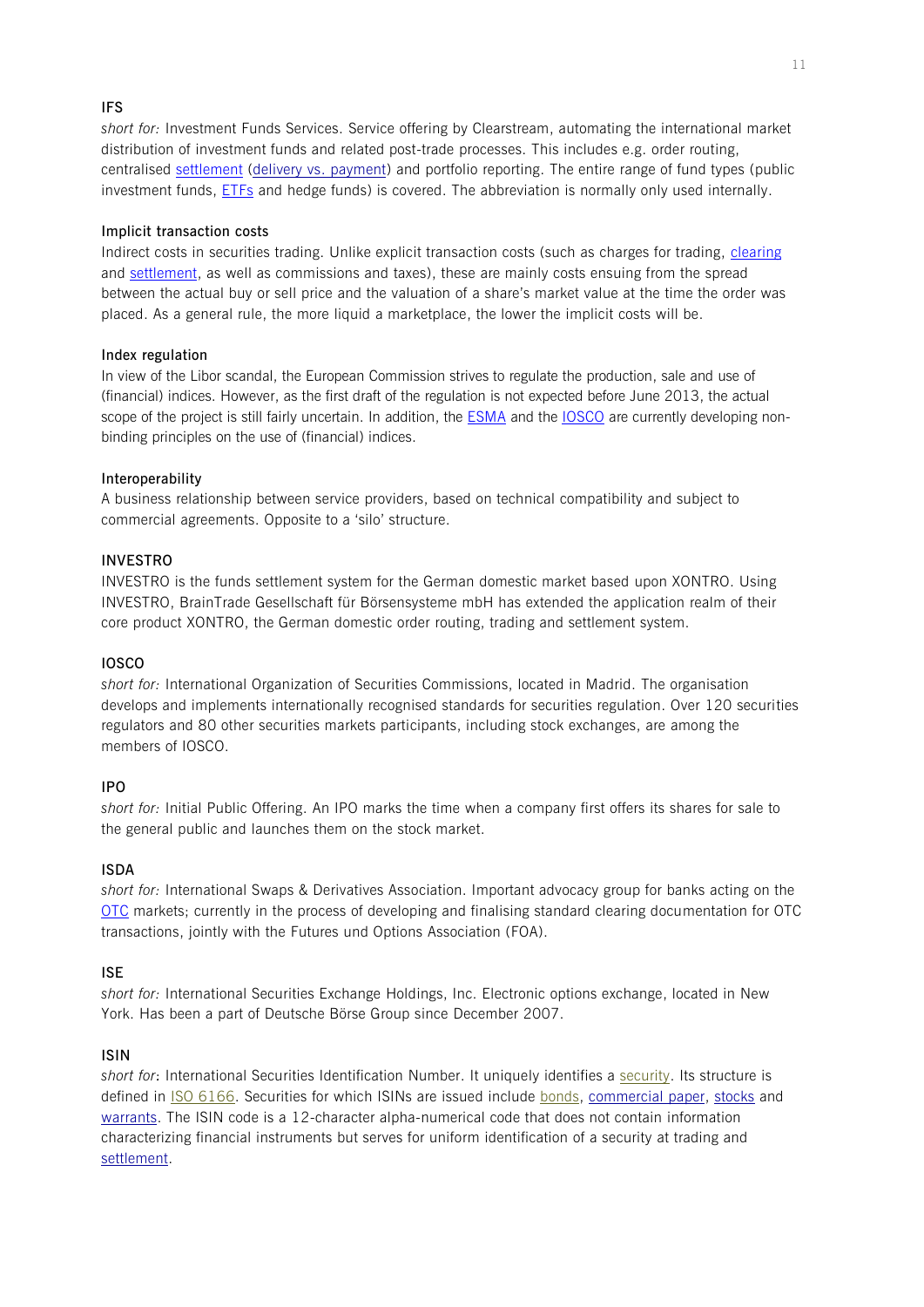## **Liquidity Hub**

Collateral pool in the [GSF](#page-9-2) business field within Deutsche Börse Group's Clearstream segment. The Liquidity Hub offers integrated financing services, including securities [lending](#page-14-1) services and [collateral management](#page-4-2) for fixed-income securities and equities, enabling customers to fulfil their [margin](#page-11-0) obligations.

### <span id="page-11-4"></span>**LoI**

*short for*: letter of intent. [MoU](#page-12-2)

## <span id="page-11-0"></span>**Margin**

Collateral (cash or pledged security) deposited by a clearing member (the buyer or seller) to guarantee the fulfilment of a derivatives transaction and cover the risk exposure of the clearing house [\(CCP\)](#page-2-0).

## **Market Data and Services**

Part of Deutsche Börse Group, Market Data + Services supplies capital markets with information and services that cover the entire investment cycle. This includes five business units: Front Office Data (price and order book, etc), Issuer Data (indices and benchmark information, responsible for STOXX and DAX indices and benchmarks), Back Office Data (instrument reference data, compliance activities and reporting), COO Data  $+$  Services, Venue Services.

## **Master data**

A company's key data that is used repeatedly by database systems. The most frequently used master data at Deutsche Börse are the international securities identification number (ISIN), the Wertpapierkennnummer (WKN, German securities code number) and the security symbol.

## **MBS**

*short for:* mortgage-backed security. A specific form of asset-backed securities [\(ABS\)](#page-0-2). As securities, MBSs are distinct from [derivatives.](#page-5-0)

### <span id="page-11-3"></span>**MD+S**

*short for:* Market Data + Services. Segment within Deutsche Börse Group that was established at the beginning of 2013 (the name came into force as at 1 April 2013). It comprises the former Market Data & Analytics segment as well as selected services that were previously reported in the [Xetra,](#page-16-3) [Eurex](#page-7-4) and Clearstream segments. These include, among others, trading participant connectivity, IT services for external customers and cooperation with partner exchanges that use Deutsche Börse Group technology. The abbreviation shall only be used internally.

### **MIC**

*short for:* Market Identifier Code. A four-character code used to identify stock exchanges and other trading venues defined by ISO 10383. A list of current MICs can be downloaded in the Internet at [www.iso10383.org.](http://www.iso10383.org/)

### **MICEX**

*short for:* Moscow Interbank Currency Exchange.

### <span id="page-11-1"></span>**MiFID**

*short for:* Markets in Financial Instruments Directive. MiFID establishes a regulatory framework for the provision of investment services in financial instruments (such as brokerage, advice, dealing, portfolio management, underwriting etc.) by banks and investment firms and for the operation of regulated markets by market operators (stock exchanges, [MTFs\)](#page-12-1). The overarching objective is to promote the integration, competitiveness and efficiency of EU financial markets.

### <span id="page-11-2"></span>**MiFID II**

Refers to the revision of the Markets in Financial Instruments Directive [\(MiFID\)](#page-11-1). The overarching goal of the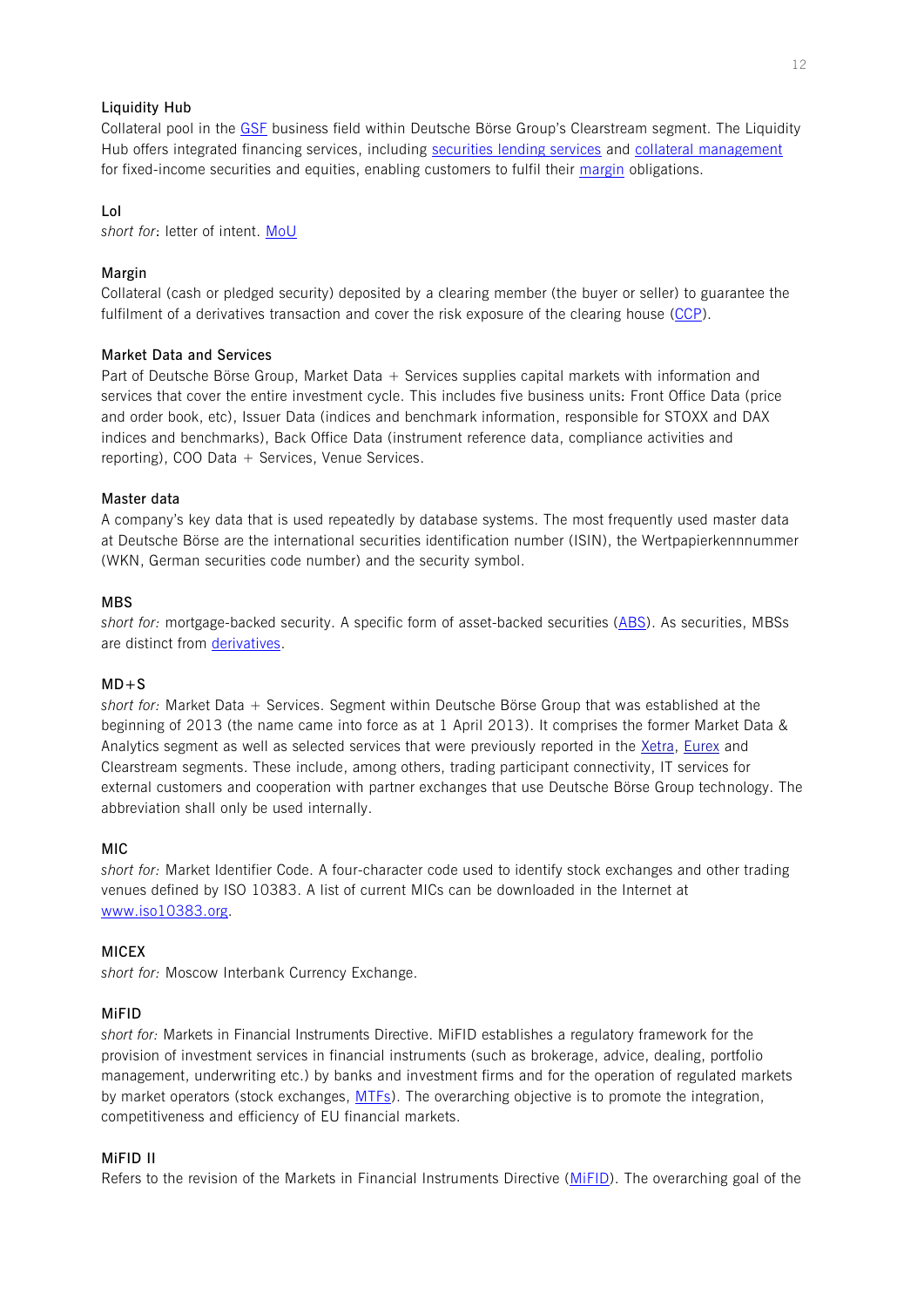legislation is to make financial markets more efficient, more resilient and more transparent, and to provide new rules of procedure for [algorithmic](#page-0-1) trading in addition to strengthening investor protection.

## **MiFIR**

*short for:* Markets in Financial Instruments Regulation. A supplementary EU regulation to [MiFID](#page-11-2) II. MiFIR regulates the disclosure of trade transparency data to the public and transaction data to competent authorities and enables non-discriminatory access to clearing facilities and the mandatory trading of derivatives on organised venues.

# **MCR**

*short for:* Monthly Carbon Report. Provides analysts and traders with transparent information on the carbon footprint of companies in the EU member states on a monthly basis. The report in pdf format, published by Deutsche Börse Group's [Market Data](#page-11-3) + Services segment, complements the official annual "Verified Emission Table".

# **MM**

- 1) *short for:* market maker. Guarantees that securities can continuously be traded and thereby ensures the liquidity of the market and the functioning of the exchange. At Frankfurter Wertpapierbörse [\(FWB®,](#page-8-2) The Frankfurt Stock Exchange) [specialists](#page-14-2) assume this function.
- 2) *short for:* market model. Describes the organisational form and the micro structure of a market.

# <span id="page-12-2"></span>**MoU**

*short for:* memorandum of understanding; *also:* letter of intent [\(LoI\)](#page-11-4). A document that negotiating parties subscribe to and that defines the corner stones of a future contract. Sometimes, an MoU only registers tentative corner stones of a cooperation without the intention of the parties to subsequently conclude a contract.

## <span id="page-12-1"></span>**MTF**

*short for:* multilateral trading facility. Securities firm or market operator that represents the interests of a large number of persons in the buying and selling of financial instruments within the system. It applies defined provisions so as to lead to an agreement on the purchase of these financial instruments**.**

## **NCB**

*short for:* national central bank. e.g. Deutsche Bundesbank [\(BuBa\)](#page-1-0), as opposed to the European Central Bank (ECB).

## **NCM**

*short for:* non-clearing member. An exchange participant that does not hold a [clearing licence.](#page-3-2) Such a participant must have a clearing agreement in effect with a general clearing member [\(GCM\)](#page-9-3) or a companyaffiliated direct clearing member [\(DCM\)](#page-5-4).

## **NDA**

*short for:* non-disclosure agreement. Agreement, which defines secrecy of negotiations, results of negotiations as well as confidential documents.

# <span id="page-12-0"></span>**Netting**

Offsetting buy and sell positions over a given period of time so that market participants only have to settle the balance. One of the functions and advantages of the CCP.

# **NYFIX, Inc.**

Provider of electronic trading solutions, located in New York; has been a part of NYSE Euronext since 2009.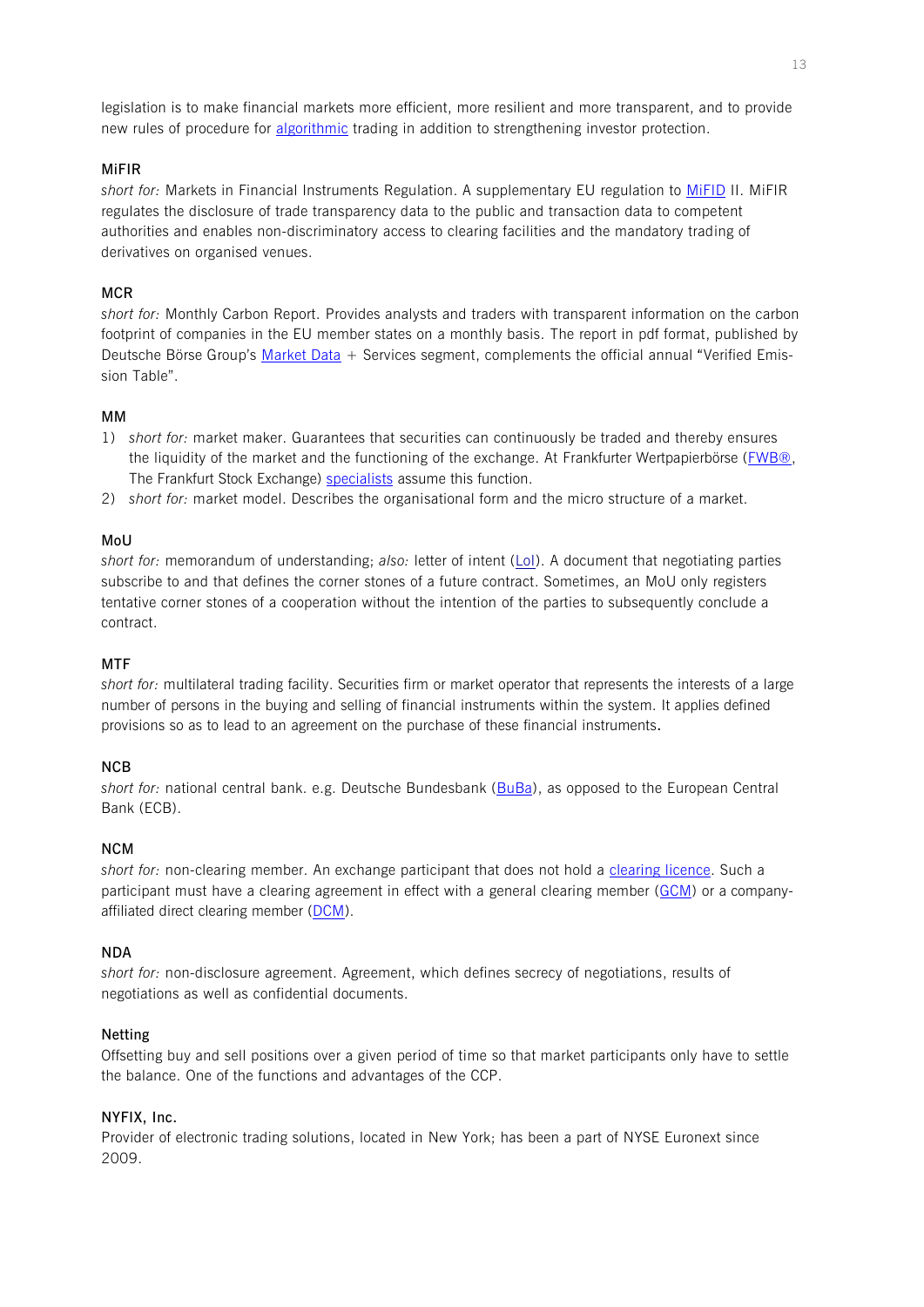## **NYMEX**

*short for:* New York Mercantile Exchange. Commodities exchange in New York

## **OCC**

*short for:* The Options Clearing Corporation. Clearing house [\(CCP\)](#page-2-0) for all securities options listed on US-based stock exchanges, including the options listed on  $|SE|$ ; located in Chicago.

## **Omnibus**

Omnibus account holds securities on behalf of more than one beneficial owner and is managed by a single operating institution.

## **[Option](#page-0-3)**

An option conveys the right, but not the obligation, to buy (call) or sell (put) a certain quantity of the associated [underlying](#page-16-0) at the end of the term at a specific price. As the buyer is not obliged to exercise the option, it is referred to as a conditional forward transaction.

# <span id="page-13-0"></span>**OTC**

*short for*: over the counter; *also:* off-exchange. Describes transactions between two or more trading parties that are not conducted on a regulated market. The OTC segment accounts for by far the largest part of the [derivatives](#page-5-0) market.

## **OTF**

*short for:* organised trading facility. New type of trading venue which is set to be introduced within the context of the review of the financial markets directive [MiFID,](#page-11-1) in addition to the existing categories of the regulated market and of multilateral trading facilities.

## <span id="page-13-2"></span>**PRA**

*short for:* Prudential Regulation Authority. Part of the Bank of England; responsible for the supervision of banks, responsible for the supervision of banks, building societies and credit unions, insurers and major investment firms. In total the PRA regulates around 1,700 financial firms.

## **PRI**

This initiative, launched in 2005 by the United Nations and a network of institutional investors,defines six principles for responsible investment and helps global financial system players to put these into practice and factor them into their daily decisions.

### **Prime Standard**

Subsegment of the EU-regulated market of Frankfurter Wertpapierbörse [\(FWB®,](#page-8-2) the Frankfurt Stock Exchange) for companies that meet high transparency standards. A listing in the Prime Standard is a precondition for admission to one of Deutsche Börse's selection indices, such as DAX®, MDAX®, SDAX® or TecDAX® .

### **Proximity services**

Services offered by Deutsche Börse to minimise transmission times between exchange systems and the trading firm's computer. Customers place their computers in close proximity to Deutsche Börse's system servers. See also latency.

### <span id="page-13-1"></span>**Repo**

*short for:* repurchase agreement. The sale of securities with a simultaneous agreement to buy back securities of the same kind at a later date.

## **RTS**

1) *short for:* real-time settlement. Type of order in clearing: fastest possible settlement service.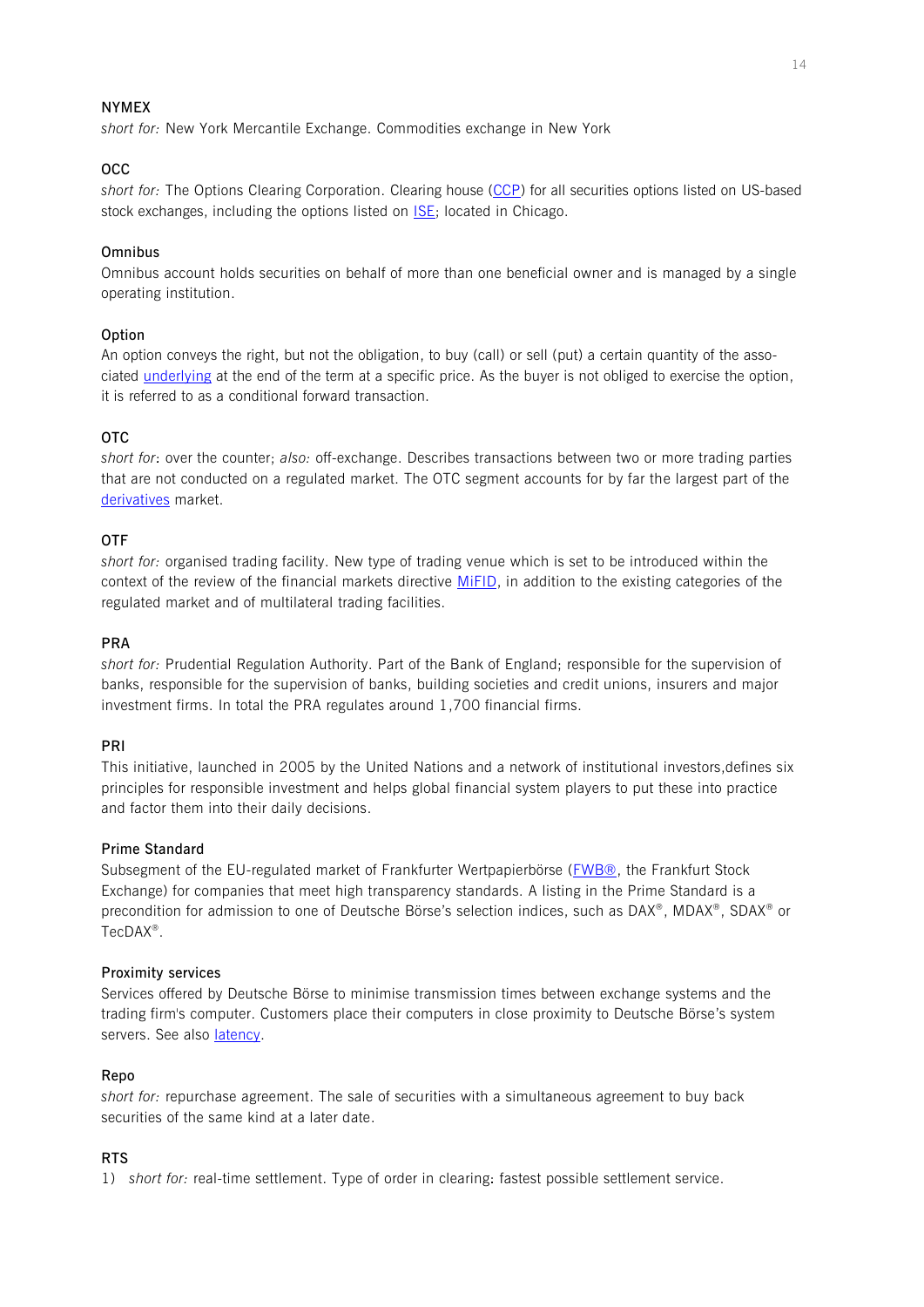- 2) *short for:* Russian Trading System. Electronic trading system of the Moscow Stock Exchange.
- 3) **RTGSS**  Real Time Gross Settlement System.

### **SEC**

*short for:* Securities and Exchange Commission. US surveillance authority, which is responsible for the controlling of securities trading in the US.

### <span id="page-14-1"></span>**Securities lending**

Transfer of securities by a lender for a fee and on condition that the borrower returns securities of the same kind, quality and amount to the lender at the end of a fixed term.

## **SETS**

*short for:* Stock Exchange Electronic Trading Service. Electronic order book of the London Stock Exchange  $(1 SF)$ .

## <span id="page-14-0"></span>**Settlement**

The completion of an exchange transaction, i.e. the transfer of money and traded securities from the seller to the buyer and vice versa. Within Deutsche Börse Group, Clearstream is responsible for this post-trading function.

## **SIFI**

*short for:* systemically important financial institution. The regulation of systemically important financial institutions is a topic on the international reform agenda. A financial institution is deemed to be systemically important if its sudden default would endanger the solvency of other institutions and could trigger a crisis of the financial system and, potentially, of the real economy ("contagion effect").

### **Single-stock future**

Futures contract on a particular share (and not a basket of shares as in an index). The contract is traded on [margin,](#page-11-0) thus offering leverage. It enables investors to quickly make changes to their portfolio of securities without incurring the costs typically arising in share trading**.**

### <span id="page-14-2"></span>**Specialist**

*until 30 April 2013:* Xetra Frankfurt Specialist. On the trading floor of the Frankfurt Stock Exchange [\(FWB®\)](#page-8-2), specialists support trading in equities, bonds, funds and structured products using the [Xetra](#page-16-3)® trading system. They ensure liquidity. Their function is to guarantee tradability, for example of less liquid securities, and they are committed to ensuring minimum spreads and avoiding partial executions that are not economically attractive.

### **Specialist trading**

*until 30 April 2013:* Xetra Frankfurt Specialist Trading. A trading model at the Frankfurt Stock Exchange [\(FWB®\)](#page-8-2) that combines fully electronic trading on the [Xetra](#page-16-3)<sup>®</sup> platform with support from a [specialist.](#page-14-2)

### **Spot market**

*also:* cash market. Market segment on an exchange in which the performance of a transaction (delivery, acceptance and payment) must occur within a short period of time (in Germany, this time period is two days). Antonym: futures (or: [derivatives\)](#page-5-0) market.

### **SSS**

short for: Securities Settlement System.

### **STP**

*short for:* straight-through processing. The swift, safe and efficient processing of a securities transaction, from order placement to delivery versus payment and to the subsequent safe [custody](#page-5-1) of the securities.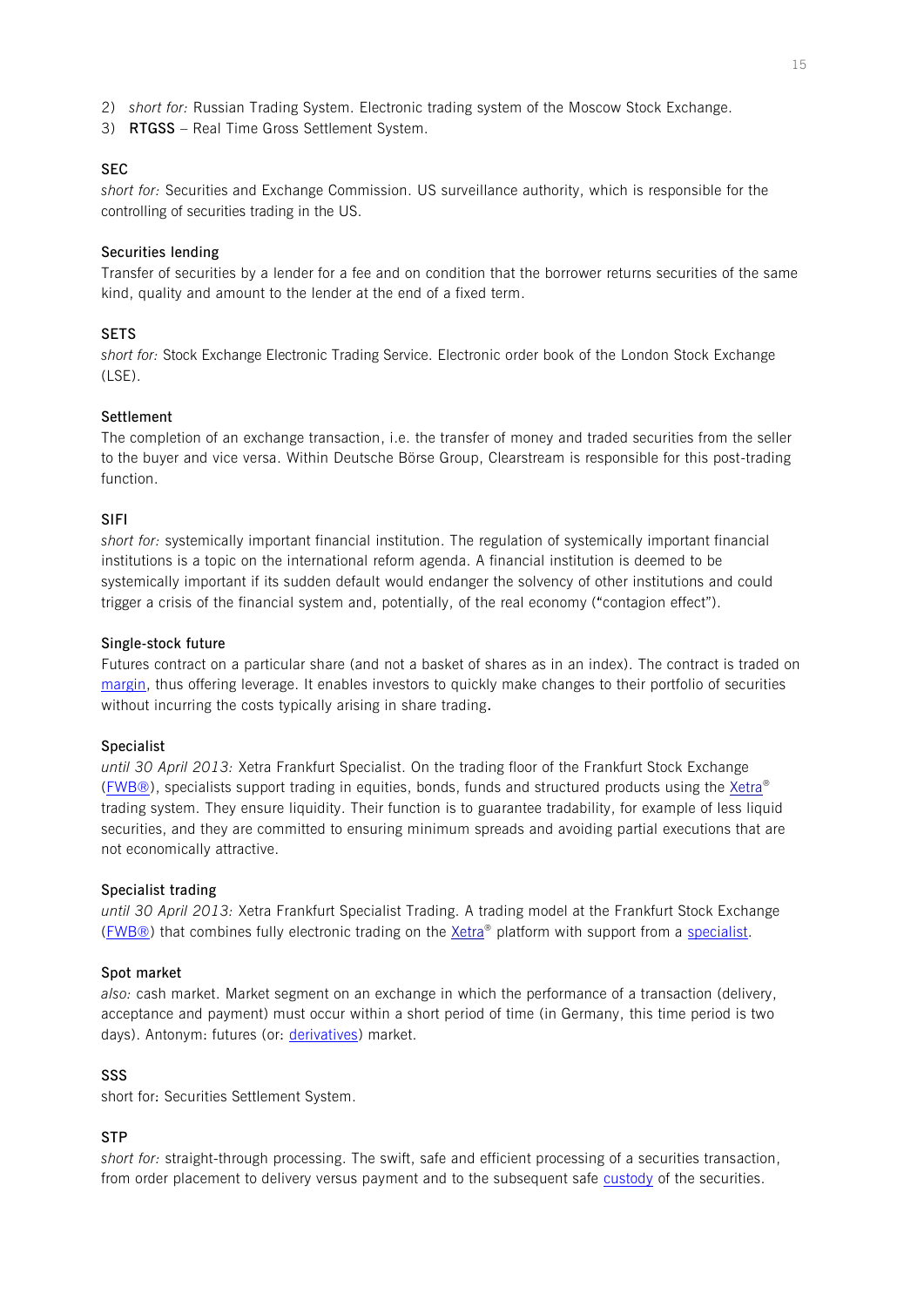## **Structured products**

Combination of conventional investment instruments (such as shares, interest rate instruments or foreign exchange) and one or several [derivative](#page-5-0) products in the same security. At Deutsche Börse Group, structured products can be traded via the Scoach platform.

# **Sub-custodian**

A local custodian who holds securities for another larger entity. The larger entity would be an [ICSD](#page-9-4) like Clearstream.

# <span id="page-15-1"></span>**Swap**

Agreement between two counterparties to exchange certain cash flows or assets, such as currencies, equities or interest payments, in the future. The swap agreement defines when the cash flows are to be paid and the way they are calculated.

# **TA**

*short for*: Transfer Agent. A trust company, bank or similar financial institution assigned by a corporation to maintain records of investors and account balances and transactions, to cancel and issue certificates, to process investor mailings, etc.

# **T2S**

*short for:* TARGET2-Securities. Initiative to create a single platform for transmitting securities within the euro zone. The objective of this platform is to reduce the cost of cross-border securities settlement within the euro zone. It will be operated by the European Central Bank. "TARGET" is short for "Trans-European Automated Realtime Gross Settlement Express Transfer System".

# **TCC**

*short for:* The Clearing Corporation. US clearing house [\(CCP\)](#page-2-0) located in Chicago, [ICE](#page-9-0) has held the majority of TCC since 2009.

# **TMX**

*short for:* Toronto Stock Exchange. Canadian stock exchange based in Toronto, part of TMX Group.

# <span id="page-15-0"></span>**TR**

*short for*: trade repository; *also:* central data repository (CDR). Platform where data on traded [derivatives](#page-5-0) contracts is registered and post-trade recordkeeping on contracts is enabled. A repository provides information on, for example, the number and value of outstanding contracts, the size of [counterparty](#page-4-1) risk or outstanding positions. Derivatives traded on- and off-exchange in the EU shall be registered with a TR. At Deutsche Börse Group, REGIS-TR S.A., based in Luxembourg, is responsible for these tasks and supports European market participants in fulfilling their regulatory duties (here: [EMIR\)](#page-6-0).

## <span id="page-15-2"></span>**Tripartite repo transaction**

A counterparty transfers securities to another counterparty for a certain period of time at fixed conditions. As a neutral institution, Clearstream takes care of all administrative and operational tasks connected to the transaction for the lender as well as for the borrower, such as e.g. [settlement,](#page-14-0) monitoring until maturity including automated choice of collateral, mark to market, and [margin](#page-11-0) calls.

# **UCITS**

*short for:* Undertaking for Collective Investments in Transferable Securities. EU directives that lay down common requirements for the organisation, management and oversight of UCITS funds. The directives also contain a list of eligible financial instruments in which a UCITS fund can invest. The directives aim to promote EU-wide trading by offering investors better protection through general requirements relating to investment, capital requirements and fund supervision, for example.